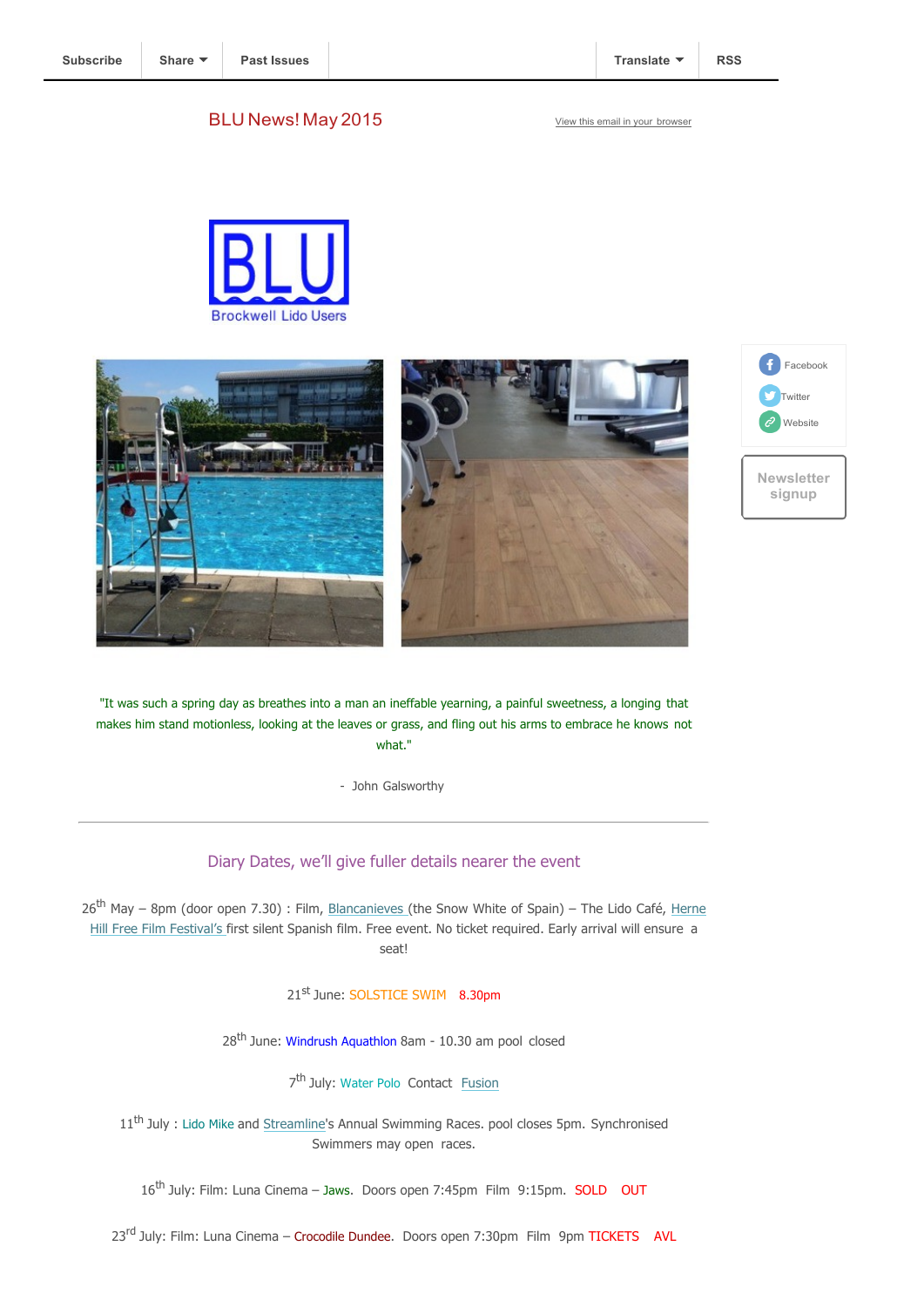27<sup>th</sup> July 7pm: Author Caitlin Davies reads from her new book 'Down Stream', a history and celebration of Swimming in the River Thames. The Lido Café. 7-8pm Free entry, whoever turns up first will get in!

### 6<sup>th</sup> August: **SUNSET SWIM** 8.15pm

#### 11<sup>th</sup> August: SUNRISE SWIM 5.30-6.15am

20<sup>th</sup> August Film: Luna Cinema – The Truman Show. Doors open 6:45pm Film 8:15pm TICKETS AVL

17<sup>th</sup> September Film: Luna Cinema - Jaws. Doors open 6pm Film 7:30pm TICKETS AVL

4<sup>th</sup> October: Brockwell Lido Fun Palace

### Luna Cinema Tickets

### PLEASE CHECK WITH FUSION, TWITTER AND FACEBOOK FOR EXACT TIMES OF SOLSTICE, SUNRISE AND SUNSET SWIMS

The Lido is about to welcome a new manager, Luke Fenton, who will take over from Clare Bushell while she is on maternity leave. Luke is currently shadowing Clare and getting to know Brockwell Lido users. Say hi to Luke when you see him.

#### Swimmers raised over £1,000 in aid of Marie Curie Cancer Care, during the April Swimathon. Thanks go to all who took part.

The lovely old lifeguard chair at the deep end has to be removed and replaced because it is no longer safe and beyond repair. We are looking for (practical) ideas about how and where it could be displayed and preserved. Please get in touch with us, those who haven't already. Email via our website, or on Twitter @Brockwelllido or Facebook

\_\_\_\_\_\_\_\_\_\_\_\_\_\_\_\_\_\_\_\_\_\_\_\_\_\_\_\_\_\_\_\_\_\_\_\_\_\_\_\_\_\_\_\_\_\_\_\_\_\_\_\_\_\_\_\_\_\_\_\_\_\_\_\_\_\_\_\_\_\_\_\_\_\_\_\_\_\_\_\_\_\_\_\_\_\_\_\_\_\_\_\_\_\_\_\_\_\_\_\_\_\_\_\_\_\_\_\_\_\_

Pool opening times: From the beginning of June, the pool will stay open all day. Details on our website soon.

The Lido Cafe has a splendid May menu, and Prosecco Tuesdays are back! You might find the cafe closing early at weekends or even midweek, as they have become a popular wedding venue. To which we say, CONGRATULATIONS!

Plenty of good news this month. The damaged gym floor has being replaced. The tired pool decking is being replaced. Swimmers are enjoying the whole pool during the busy early morning period. For one hour every Sunday, you can enjoy a lane-free pool. The toddlers' play area is in place and is already popular. No, you can't drop your two year old off and go for a swim! Children must be supervised at all times! We look forward to the return of the iconic pool clock whose innards have had to be taken to the clock hospital for surgery. The spa hydrotherapy "tub" is about to be replaced. This should help to avoid closures – just as long as users avoid lotions and potions – these have a terrible effect on water quality. And no food or drink other than water in a plastic bottle PLEASE!

Not such good news. Bikes are still being stolen in spite of CCTV. Please ensure you use the best quality locks. Some drivers are still abusing the disabled bays. Be aware: if you park in a disabled bay without displaying a Blue Badge, you will get a hefty fine. If you see anyone mis-using one of these spaces, please inform reception.

If you went to the Modern Movement on 2nd/3<sup>rd</sup> May, Fusion and BLU would appreciate your feedback. What did you like/dislike about the event?